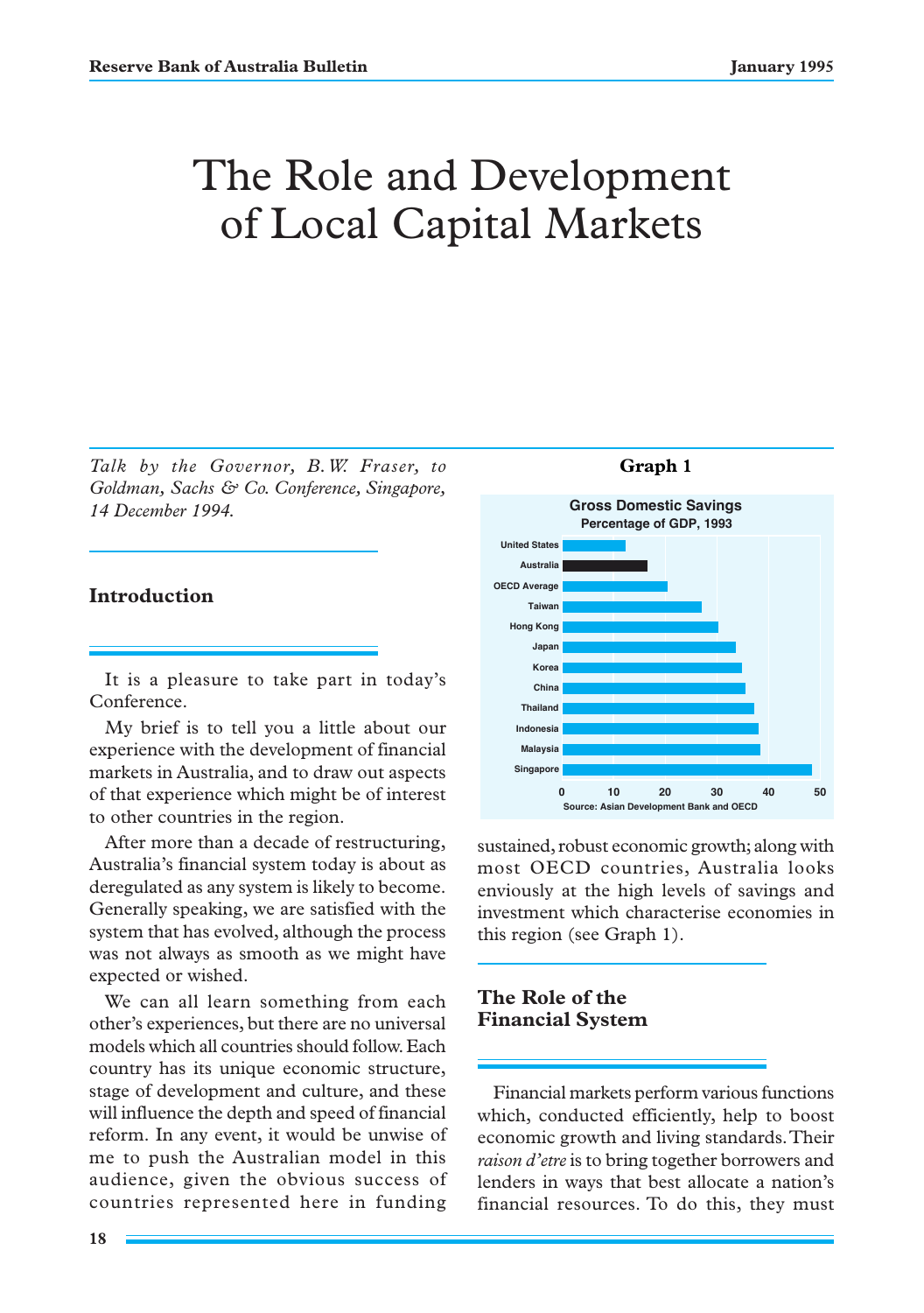#### **Reserve Bank of Australia Bulletin January 1995**

provide savers with adequate real returns, while satisfying their liquidity and risk preferences; they must also allocate funds to a wide spectrum of borrowers at prices which accurately reflect the riskiness of projects.

To these ends, the financial system comprises different types of institutions and markets, each fulfilling specialised roles which reflect its particular comparative advantage. Banks and similar institutions tend to *intermediate* the bulk of lending to small and medium sized borrowers whose credit worthiness requires a good deal of information to assess. They are the conduits through which the funds of many small savers are transferred to borrowers who cannot raise money directly. That is their comparative advantage, and I expect banks to continue to perform this role for a long time to come.

Capital markets, on the other hand, allow borrowers (both public and private), whose credit worthiness is more easily assessable, to obtain funds *directly*, without the involvement of an intermediary. At their most basic, capital markets consist mainly of markets for debt and equity but, as sophistication grows, they expand to provide deep and liquid secondary markets, and to encompass other financial products, such as derivatives.

When I talk about the financial system, I will generally have in mind both banks and capital markets.

## **The Evolution of Financial Markets in Australia**

Since the late 1970s, Australia has moved from having a narrow, tightly regulated financial system to an open, market-based system. The transformation occurred in several stages; there was no 'Big Bang', but the pace of change did accelerate in the first half of the 1980s.

Various catalysts were involved. In some respects, the main driving force was simply that the regulated system was breaking down under the weight of its own restrictions and distortions. Another contributing factor was **1960 1965 1970 1975 1980 1985 1990 1995**

a shift in the intellectual climate, away from the view that the financial system was an instrument of government policy toward a more libertarian view that economic objectives would be better served by allowing market forces greater sway. This shift was promoted by the Campbell Committee, which conducted a major review of the Australian financial system in the early 1980s.

In the early post-war period, the Australian financial system was highly regulated and dominated by banks engaged in traditional intermediation. Interest rates on bank deposits and loans were set by the authorities. The operations of banks were also subject to lending guidelines. Interest rates on government debt, too, were set by the authorities, and there were 'captive market' arrangements under which banks and other institutions were required to hold minimum amounts of government debt. The exchange rate was fixed for much of this period; from the mid 1970s, it was set daily by the authorities. An extensive range of exchange controls was in place.

These arrangements worked well enough during the fairly tranquil 1950s and 1960s. By the mid 1970s, however, the regulations on the banks were causing them to lose market share to other, unregulated institutions, such as merchant banks and building societies (see Graph 2). As the banks' share of intermediation contracted – from about 80 per cent to about 55 per cent – the rationale of the regulations was undermined. For one



#### **Graph 2**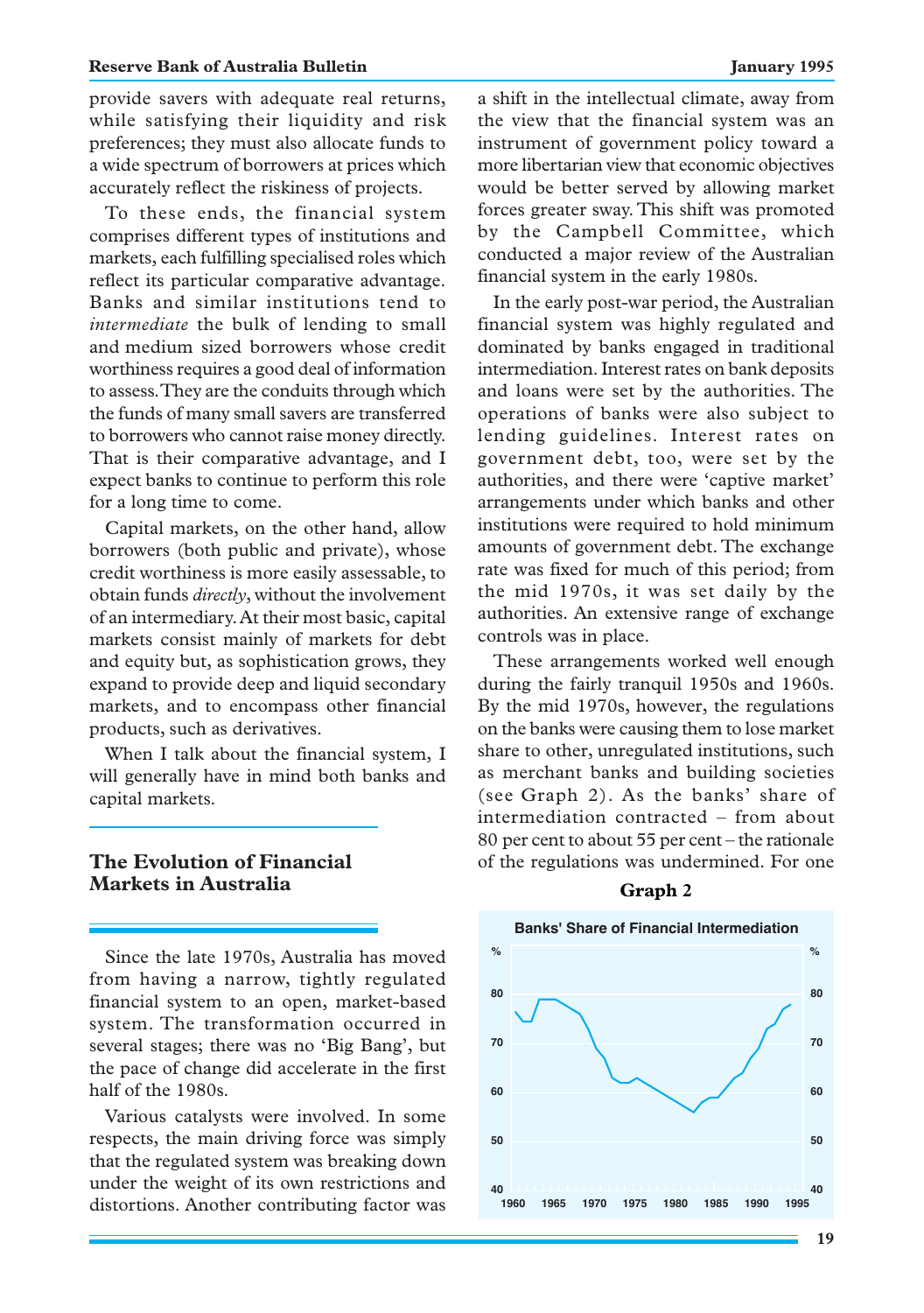thing, monetary policy became increasingly difficult when the controls under-pinning it applied to a shrinking part of the financial system.

To counter these problems and assist banks to compete with non banks, interest rates on some bank deposits were deregulated in the mid 1970s. This process continued gradually over the following 10 years until all controls on bank interest rates and lending had been removed. As banks gained the freedom to set their own interest rates, their share of intermediation business recovered steadily (see Graph 2).

Once bank interest rates were free to move, it became increasingly untenable to maintain managed rates on government debt. Interest rates on government debt were, therefore, deregulated in the late 1970s and early 1980s, as the authorities moved to a tender system for issuing government securities. This allowed the Government to fully fund its requirements in the market place, without recourse to central bank financing (and all the adverse consequences for monetary growth associated with that kind of financing). As such, it helped to make the central bank and monetary policy more independent.

As a result of these changes, interest rates were free to move but the exchange rate was not. One consequence was that pressures in the economy were reflected in a lot of volatility in interest rates but not much in the exchange rate. Perhaps more importantly, the huge flows of capital into and out of the country made it very difficult to control financial conditions.

The next logical steps in the process, therefore, were to float the exchange rate, and to dismantle exchange controls. These changes occurred in December 1983. The floating rate regime, I believe, has served the Australian economy well over the past decade. As well as bringing a powerful discipline to bear on domestic policy making, it has helped in managing the big swings in the terms of trade to which Australia is subject.

By the end of 1983, then, most interest rates and the exchange rate were free of restrictions and effectively determined in the market place. Although the main changes were concentrated in a relatively short period, it would be incorrect to infer that the whole process unfolded in accordance with a planned script. There were elements of that but responses to particular 'shocks' also played a part (as, for example, with the float). It might not be ideal but sometimes opportunities to implement reforms will arise unexpectedly, and it is a matter of being prepared to seize those opportunities at the time.

One area where the authorities deliberately proceeded gradually was in relation to the entry of foreign banks. To promote increased competition in the banking sector, 16 major foreign banks were invited in the mid 1980s to establish operations in Australia. At that time they were required to establish as subsidiaries, and to offer a wide range of banking services. Their entry certainly contributed to a more competitive banking system in Australia – way beyond what their 10 per cent share of the market might suggest. That competition, however, was to lead to many unwise lending decisions and some very large losses for domestic and foreign banks alike.

Two years ago, the policy on foreign banks was liberalised to the point where any foreign bank which can satisfy Reserve Bank requirements can expect to get a banking authority. If they wish, new entrants (and the foreign banks established earlier as subsidiaries) can choose to operate as a branch. Since this policy change, 11 authorities have been granted to foreign banks to operate as branches, including three to former subsidiaries; two authorities have been granted to foreign banks to operate as subsidiaries.

The banks today count for nearly 80 per cent of financial intermediation, which is similar to the levels of 30 years ago. Over time, however, the intermediation process has become less important as a source of financing in the economy overall, with corporates switching more to direct financing and households channelling more of their savings into pension and other managed funds, rather than bank deposits. Intermediated finance (through banks and other deposit taking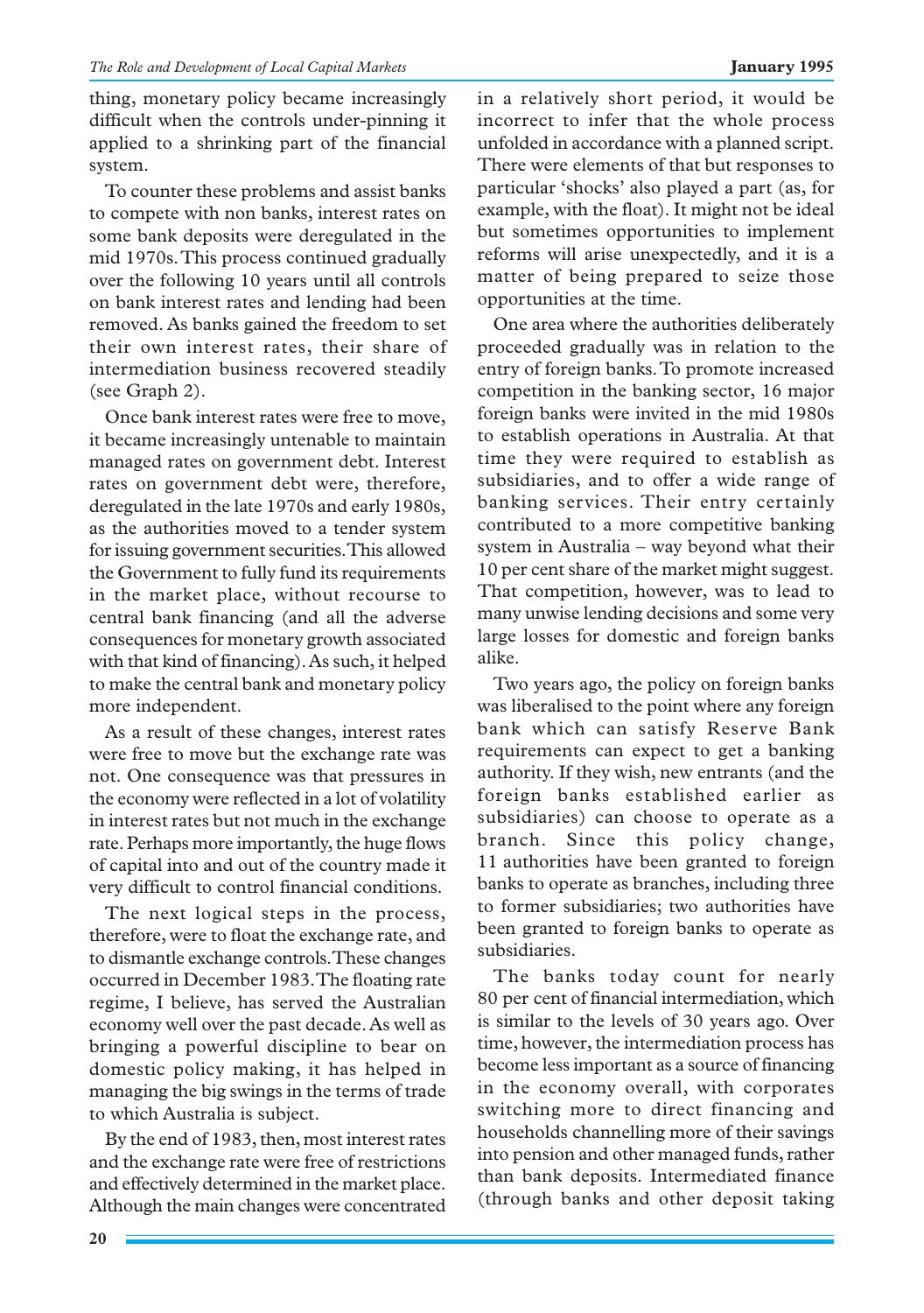#### **Graph 3**



institutions) has declined from about 72 per cent of total finance in 1980 to about 59 per cent in 1994 (see Graph 3), with a corresponding increase in direct funding in capital markets.

In recent years, equity funding has satisfied nearly three-quarters of the corporate sector's external financing needs, and debt the remaining quarter. This is in marked contrast to the 1980s when the corporate sector substantially increased its gearing, mostly through the banking system, either directly as loans or indirectly through short-term bank bills.

There has been little development of a longer-term corporate debt market in Australia. Various reasons have been suggested for this, including the persistence, until recently, of relatively high rates of inflation in Australia, which reduced the incentive to issue and hold longer-term securities. Perhaps of most importance, however, has been the ability of many of Australia's largest firms to raise funds at competitive rates in Euro and other overseas markets, helped by the development of active markets in cross currency and interest rate swaps. In other words, it makes sense for many countries to tap into existing international markets, rather than trying to develop all elements of capital markets within their own borders - particularly given the high costs in terms of skilled manpower and other resources involved in establishing some capital markets.

Over the past decade, partly as a by-product of deregulation, and partly as a result of ongoing financial innovation and global integration, financial markets in Australia have expanded rapidly in size and sophistication. Some figures on average daily turnovers are shown in Table 1.

Not all of this growth in turnover could be described as totally beneficial. At times, speculation has led to some over-trading, which has caused problems, including for policy makers. Overall, however, the growth in turnover mainly reflects the greater ability of markets to channel funds into productive areas, and to transfer risk to those most willing to bear it.

Complaints that deregulated markets lead to excessive volatility in financial prices are heard most often in Australia in relation to the exchange rate. It is true that the exchange rate was more volatile for a number of years

| Table 1: Average Daily Turnover in Financial Markets<br>(\$A billion) |                              |                |                                            |                   |                     |                   |                   |                     |
|-----------------------------------------------------------------------|------------------------------|----------------|--------------------------------------------|-------------------|---------------------|-------------------|-------------------|---------------------|
|                                                                       | Commonwealth<br><b>Bonds</b> |                | <b>State</b><br>Government<br><b>Bonds</b> | <b>Bank Bills</b> |                     | <b>Equities</b>   |                   | Foreign<br>Exchange |
|                                                                       | Physical                     | <b>Futures</b> |                                            | Physical Futures  |                     | Physical          | Futures           |                     |
| Year ended<br>June:<br>1985<br>1990<br>1994                           | 0.3<br>1.2<br>4.1            | 1.7<br>5.9     | n.a.<br>2.0<br>3.0                         | 0.3<br>1.7<br>1.0 | 0.5<br>11.4<br>15.8 | 0.1<br>0.2<br>0.5 | 0.1<br>0.2<br>0.6 | 9.2<br>38.5<br>51.8 |

## **Table 1: Average Daily Turnover in Financial Markets**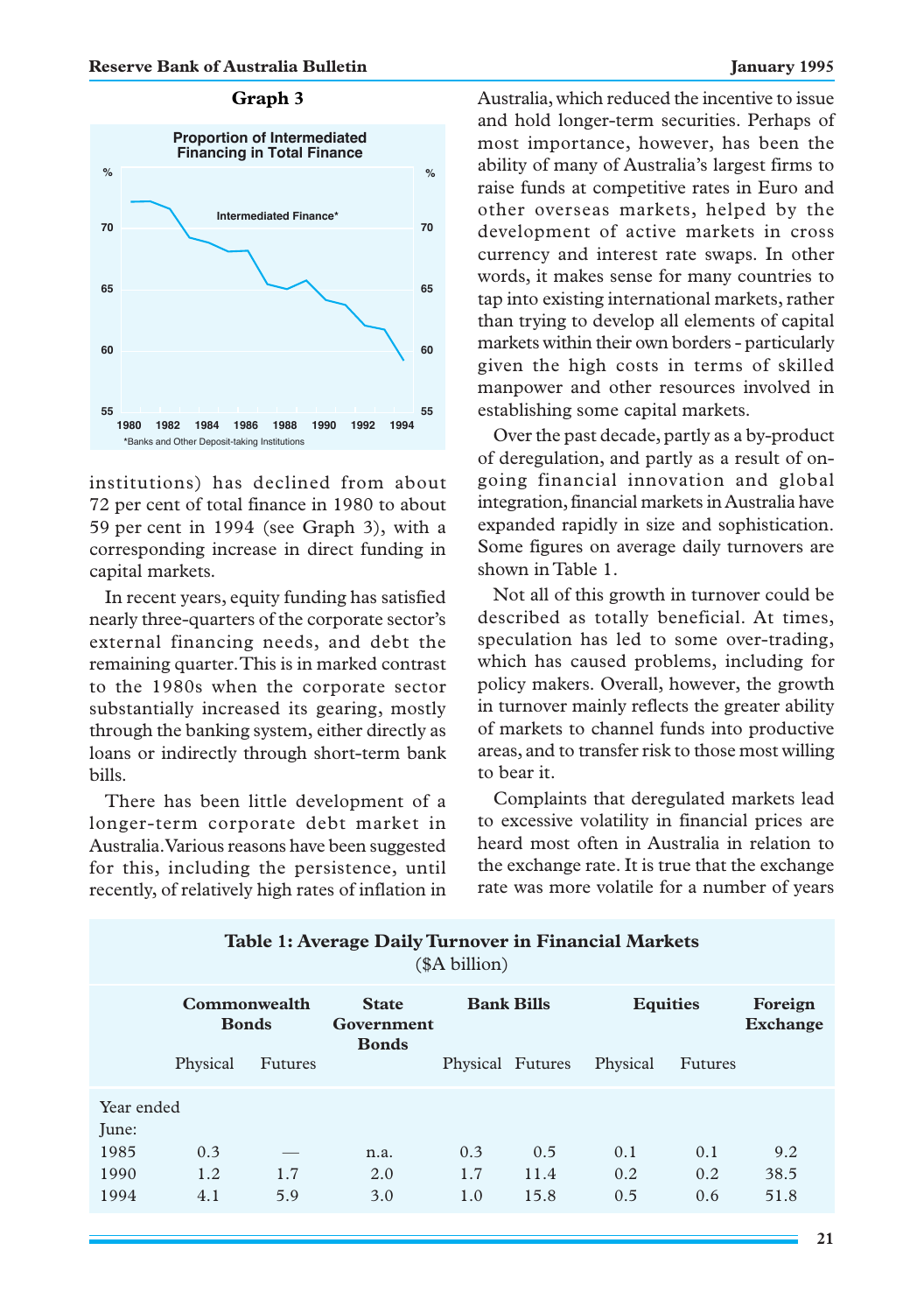immediately after the currency was floated. In more recent years, however, it has exhibited rather less volatility. The flipside to the increase in volatility in the exchange rate is the decrease in volatility in interest rates (see Graph 4). To the extent that asset prices have become more volatile, the greater availability of hedging instruments now on offer – a direct consequence of deregulation – assists companies and individuals to handle the associated risks more effectively.

Overall, the financial services available to the Australian community are now more varied, and delivered more efficiently, than was the case before deregulation. We are now through the transitional period and we have no wish to return to the regulated system; deregulation has delivered benefits to customers, provided opportunities for new entrants, and compelled existing players to lift their game.



## **Graph 4**

## **Lessons of the Australian Experience**

As I noted at the outset, we should be wary about seeking to transfer particular approaches and experiences from one country to other countries. There is no single approach which is suitable for every country. Different models exist – and work – and it is for each country to select the approach which best suits its unique circumstances and stage of development. A floating exchange rate regime, for example, suits Australia's economic structure and has been a plus in terms of macro-economic management, but it will not necessarily suit other countries.

This general point is well underlined by the observation that, with the exception of Singapore and Hong Kong, many countries in the region have achieved their impressive economic performances without the benefit of competitive and well developed financial markets. Their high levels of saving and investment are testimony to the existence of efficient arrangements, but these tend to be more informal or government directed than markets in major industrial countries. As these countries develop and industrialise, they will discover that, like Australia, they have no option but to free up their financial markets. Indeed, properly conducted, that process itself can help to sustain high levels of economic activity.

Based on Australia's experience, I would draw five general lessons:

(i) Market-based approaches are to be preferred over regulatory regimes. This is not because markets are perfect – they are not – but because they tend to work better than the alternatives in collecting and allocating national savings in developed economies. At the same time, unfettered markets – be they markets for loans, equities, bonds or foreign exchange – can and do move a long way from what might be considered equilibrium levels on occasions – for example, when market psychology takes over from economic